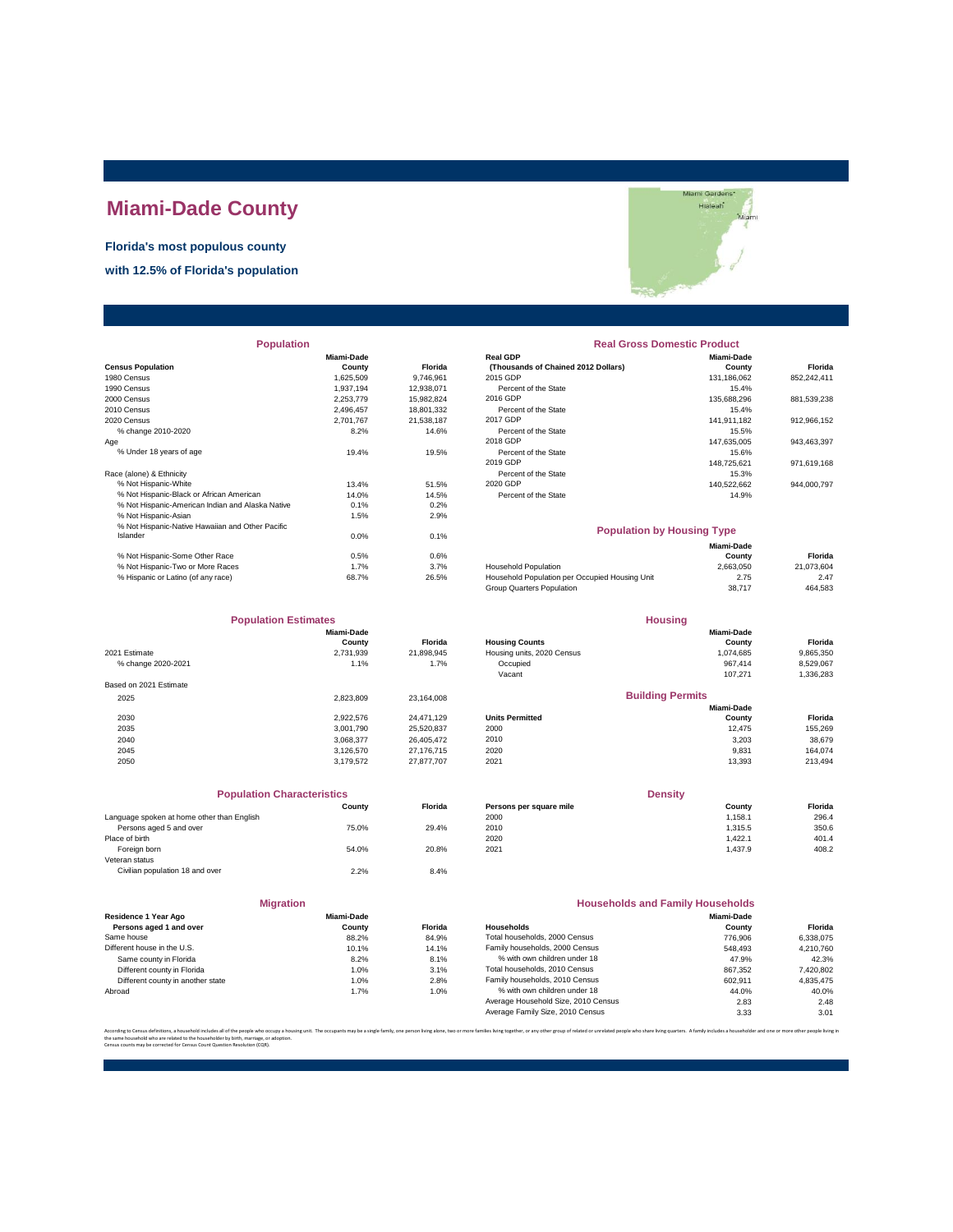## **Miami-Dade County**

|                                                                              |                       |                         | <b>Employment and Labor Force</b>                               |                      |                      |
|------------------------------------------------------------------------------|-----------------------|-------------------------|-----------------------------------------------------------------|----------------------|----------------------|
| <b>Establishments</b>                                                        | Miami-Dade            |                         | <b>Establishments</b>                                           | Miami-Dade           |                      |
| 2020                                                                         | County                | Florida                 | % of All Industries, 2020                                       | County               | Florida              |
| All industries                                                               | 109.703               | 763,854                 | All industries                                                  | 109,703              | 763,854              |
| Natural Resource & Mining<br>Construction                                    | 519<br>7,631          | 5,514<br>77,720         | Natural Resource & Mining<br>Construction                       | 0.5%<br>7.0%         | 0.7%<br>10.2%        |
| Manufacturing                                                                | 2,945                 | 21,822                  | Manufacturing                                                   | 2.7%                 | 2.9%                 |
| Trade, Transportation and Utilities                                          | 25,415                | 145,853                 | Trade, Transportation and Utilities                             | 23.2%                | 19.1%                |
| Information                                                                  | 1,795                 | 13,437                  | Information                                                     | 1.6%                 | 1.8%                 |
| <b>Financial Activities</b>                                                  | 11,977                | 83,911                  | <b>Financial Activities</b>                                     | 10.9%                | 11.0%                |
| Professional & Business Services<br>Education & Health Services              | 26,057<br>13,779      | 187,348<br>87,764       | Professional & Business Services<br>Education & Health Services | 23.8%<br>12.6%       | 24.5%<br>11.5%       |
| Leisure and Hospitality                                                      | 8,083                 | 61,008                  | Leisure and Hospitality                                         | 7.4%                 | 8.0%                 |
| <b>Other Services</b>                                                        | 8,471                 | 56,385                  | <b>Other Services</b>                                           | 7.7%                 | 7.4%                 |
| Government                                                                   | 329                   | 5,895                   | Government                                                      | 0.3%                 | 0.8%                 |
| <b>Average Annual Employment</b>                                             | Miami-Dade            |                         | Average Annual Wage                                             | Miami-Dade           |                      |
| % of All Industries, 2020                                                    | County                | Florida                 | 2020                                                            | County               | Florida              |
| All industries<br>Natural Resource & Mining                                  | 1,077,399             | 8,453,489               | All industries                                                  | \$60,883             | \$55,840             |
| Construction                                                                 | 4.8%<br>3.7%          | 0.8%<br>6.7%            | Natural Resource & Mining<br>Construction                       | \$56,691<br>\$53,103 | \$37,710<br>\$55,840 |
| Manufacturing                                                                | 25.0%                 | 4.5%                    | Manufacturing                                                   | \$54,064             | \$66,738             |
| Trade, Transportation and Utilities                                          | 1.6%                  | 20.6%                   | Trade, Transportation and Utilities                             | \$99,712             | \$49,342             |
| Information                                                                  | 6.9%                  | 1.5%                    | Information                                                     | \$98,936             | \$93,360             |
| <b>Financial Activities</b>                                                  | 14.7%                 | 6.9%                    | <b>Financial Activities</b>                                     | \$73,689             | \$84,295             |
| Professional & Business Services                                             | 16.8%                 | 16.1%                   | Professional & Business Services                                | \$56,723             | \$68,218             |
| Education & Health Services                                                  | 9.7%                  | 15.3%                   | Education & Health Services<br>Leisure and Hospitality          | \$35,397             | \$55,099             |
| Leisure and Hospitality<br><b>Other Services</b>                             | 3.2%<br>0.1%          | 11.9%<br>3.0%           | <b>Other Services</b>                                           | \$38,934<br>\$43,113 | \$27,694<br>\$41,131 |
| Government                                                                   | 12.6%                 | 12.5%                   | Government                                                      | \$69,879             | \$58,821             |
| Industries may not add to the total due to confidentiality and unclassified. |                       |                         |                                                                 |                      |                      |
| Labor Force as Percent of Population                                         | Miami-Dade            |                         |                                                                 | Miami-Dade           |                      |
| Aged 18 and Older<br>2000                                                    | County<br>64.4%       | Florida<br>64.2%        | <b>Unemployment Rate</b><br>2000                                | County<br>4.5%       | Florida<br>3.8%      |
| 2010                                                                         | 63.0%                 | 61.8%                   | 2010                                                            | 11.7%                | 10.8%                |
| 2020                                                                         | 56.4%                 | 58.6%                   | 2020                                                            | 7.4%                 | 8.2%                 |
| 2021                                                                         | 57.5%                 | 59.0%                   | 2021                                                            | 5.2%                 | 4.6%                 |
|                                                                              |                       |                         | <b>Income and Financial Health</b>                              |                      |                      |
| Personal Income (\$000s)                                                     | Miami-Dade            | Florida                 | Per Capita Personal Income                                      | Miami-Dade           | Florida              |
| 2000                                                                         | \$60,278,732          | \$472,851,789           | 2000                                                            | \$26,678             | \$29,466             |
| 2010                                                                         | \$96,140,829          | \$732,457,478           | 2010                                                            | \$38,349             | \$38,865             |
| 2011                                                                         | \$100,428,983         | \$771,409,454           | 2011                                                            | \$39,469             | \$40,482             |
| % change 2010-11                                                             | 4.5%                  | 5.3%                    | % change 2010-11                                                | 2.9%                 | 4.2%                 |
| 2012                                                                         | \$103,542,275         | \$800,551,723           | 2012                                                            | \$40,188             | \$41,475             |
| % change 2011-12<br>2013                                                     | 3.1%<br>\$103,689,191 | 3.8%<br>\$802,975,701   | % change 2011-12<br>2013                                        | 1.8%<br>\$39,734     | 2.5%<br>\$41,069     |
| % change 2012-13                                                             | 0.1%                  | 0.3%                    | % change 2012-13                                                | $-1.1%$              | $-1.0%$              |
| 2014                                                                         | \$111,797,044         | \$861,412,339           | 2014                                                            | \$42,443             | \$43,388             |
| % change 2013-14                                                             | 7.8%                  | 7.3%                    | % change 2013-14                                                | 6.8%                 | 5.6%                 |
| 2015                                                                         | \$118,976,182         | \$919,834,894           | 2015                                                            | \$44,735             | \$45,493             |
| % change 2014-15                                                             | 6.4%                  | 6.8%                    | % change 2014-15                                                | 5.4%                 | 4.9%                 |
| 2016                                                                         | \$119,644,860         | \$954,069,719           | 2016                                                            | \$44,479             | \$46,253             |
| % change 2015-16<br>2017                                                     | 0.6%<br>\$132,083,717 | 3.7%<br>\$1,023,131,116 | % change 2015-16<br>2017                                        | $-0.6%$<br>\$48,755  | 1.7%<br>\$48,774     |
| % change 2016-17                                                             | 10.4%                 | 7.2%                    | % change 2016-17                                                | 9.6%                 | 5.5%                 |
| 2018                                                                         | \$143,457,345         | \$1,087,188,628         | 2018                                                            | \$52,942             | \$51.150             |
| % change 2017-18                                                             | 8.6%                  | 6.3%                    | % change 2017-18                                                | 8.6%                 | 4.9%                 |
| 2019                                                                         | \$147,283,362         | \$1,139,799,293         | 2019                                                            | \$54,316             | \$53.034             |
| % change 2018-19                                                             | 2.7%                  | 4.8%                    | % change 2018-19                                                | 2.6%                 | 3.7%                 |
| 2020<br>% change 2019-20                                                     | \$154,891,958<br>5.2% | \$1,209,995.921<br>6.2% | 2020<br>% change 2019-20                                        | \$57,213<br>5.3%     | \$55,675<br>5.0%     |
|                                                                              |                       |                         |                                                                 |                      |                      |
| Earnings by Place of Work (\$000s)<br>2000                                   | \$48,285,806          | \$308,751,767           | <b>Median Income</b><br>Median Household Income                 | \$53,975             | \$57,703             |
| 2010                                                                         | \$66,367,267          | \$438,983,914           | Median Family Income                                            | \$60,666             | \$69,670             |
| 2011                                                                         | \$69,648,054          | \$450,498,606           |                                                                 |                      |                      |
| % change 2010-11                                                             | 4.9%                  | 2.6%                    | Percent in Poverty, 2020                                        |                      |                      |
| 2012                                                                         | \$71,375,499          | \$468,410,475           | All ages in poverty                                             | 15.0%                | 12.4%                |
| % change 2011-12                                                             | 2.5%                  | 4.0%                    | Under age 18 in poverty                                         | 19.9%                | 17.2%                |
| 2013<br>% change 2012-13                                                     | \$75,102,427          | \$482,898,301           | Related children age 5-17 in families in poverty                | 18.3%                | 16.5%                |
| 2014                                                                         | 5.2%<br>\$80,438,255  | 3.1%<br>\$512,375,290   | <b>Personal Bankruptcy Filing Rate</b>                          | Miami-Dade           |                      |
| % change 2013-14                                                             | 7.1%                  | 6.1%                    | (per 1,000 population)                                          | County               | Florida              |
| 2015                                                                         | \$84,081,141          | \$544,408,719           | 12-Month Period Ending December 31, 2020                        | 2.63                 | 1.66                 |
| % change 2014-15                                                             | 4.5%                  | 6.3%                    | 12-Month Period Ending December 31, 2021                        | 2.35                 | 1.38                 |
| 2016                                                                         | \$88,077,308          | \$569,769,284           | State Rank                                                      | $\mathbf{1}$         | <b>NA</b>            |
| % change 2015-16<br>2017                                                     | 4.8%<br>\$94,604,383  | 4.7%<br>\$603,668,170   | NonBusiness Chapter 7 & Chapter 13                              |                      |                      |
| % change 2016-17                                                             |                       |                         |                                                                 | Miami-Dade           |                      |
|                                                                              | 7.4%<br>\$101,025,034 | 5.9%                    | Workers Aged 16 and Over<br>Place of Work in Florida            | County               | Florida              |
| 2018<br>% change 2017-18                                                     | 6.8%                  | \$639,620,451<br>6.0%   | Worked outside county of residence                              | 6.8%                 | 18.1%                |
| 2019                                                                         | \$103,605,592         | \$671,553,148           | Travel Time to Work                                             |                      |                      |
| % change 2018-19                                                             | 2.6%                  | 5.0%                    | Mean travel time to work (minutes)                              | 32.5                 | 27.9                 |
| 2020                                                                         | \$103,913,581         | \$688,764,753           |                                                                 |                      |                      |
| % change 2019-20                                                             | 0.3%                  | 2.6%                    |                                                                 |                      |                      |